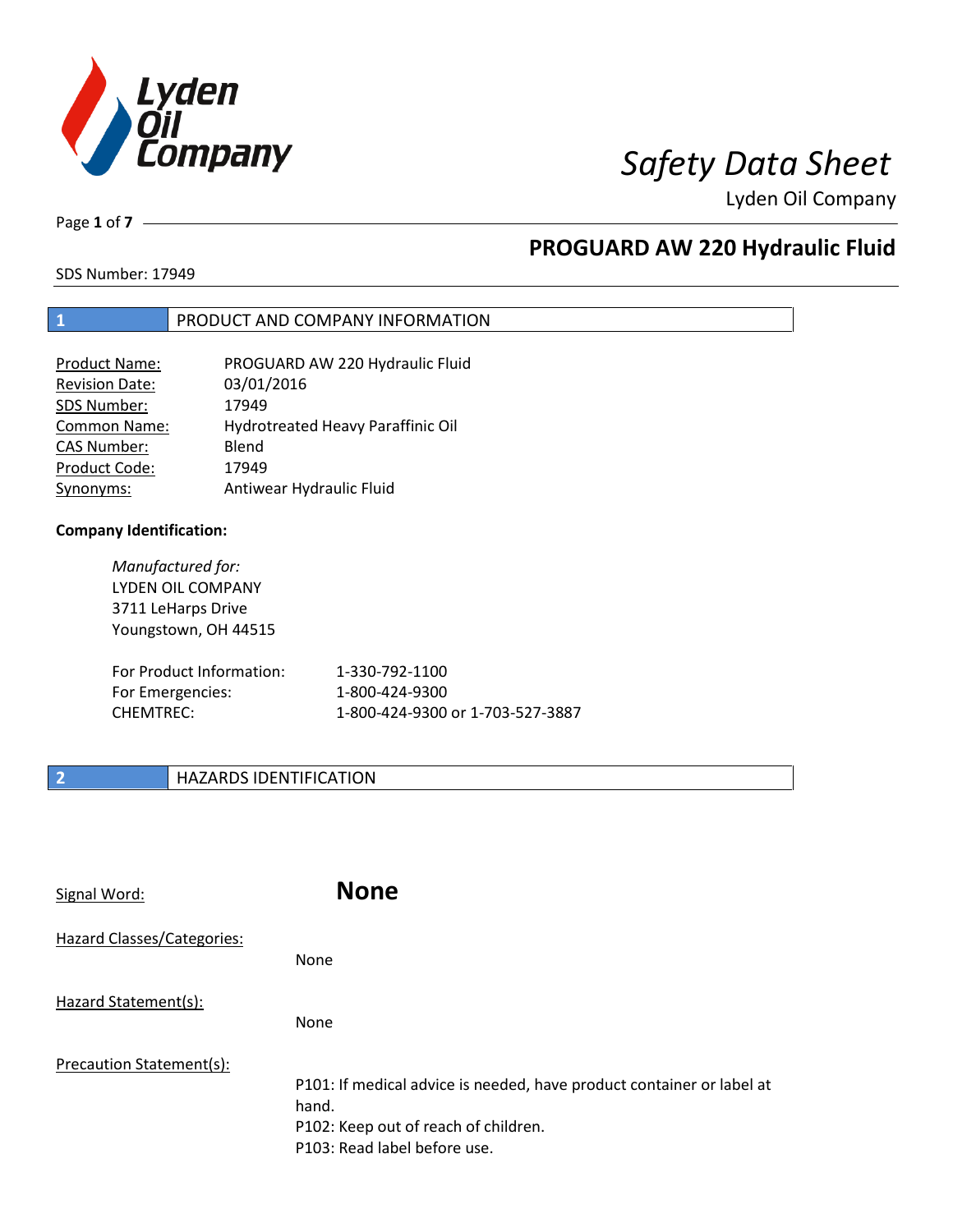

Page **2** of **7**

# **PROGUARD AW 220 Hydraulic Fluid**

SDS Number: 17949

Other Hazard Statement(s):

Repeated exposure may cause skin dryness or cracking.

|  | COMPOSITION / INFORMATION ON INGREDIENTS |  |
|--|------------------------------------------|--|
|--|------------------------------------------|--|

Ingredients:

*Mixture of the substances listed below with nonhazardous additions.*

| <b>Chemical Name</b>                                      | <b>CAS Number</b> | Percentage |
|-----------------------------------------------------------|-------------------|------------|
| Distillates (petroleum), solvent-dewaxed heavy paraffinic | 64742-65-0        | >98        |
| Additives                                                 | Proprietary       |            |

*\*Any concentration shown as a range is to protect confidentiality or is due to batch variation.*

| $\overline{4}$ | <b>AACACURECT</b><br>$\sim$ close $\sim$<br>T AID MEASURES<br>כחו |
|----------------|-------------------------------------------------------------------|
|                |                                                                   |

### Description of First Aid Measures:

| Inhalation:   | No treatment necessary under normal conditions of use. If<br>symptoms persist, obtain medical advice.             |
|---------------|-------------------------------------------------------------------------------------------------------------------|
| Skin Contact: | Wash with soap and water. Remove contaminated clothing and wash<br>before reuse. Get medical attention if needed. |
| Eye Contact:  | Rinse opened eye for several minutes under running water. If<br>symptoms persist, consult medical attention.      |
| Ingestion:    | Rinse mouth with water. If symptoms develop, obtain medical<br>attention.                                         |

Symptoms and Effects, both acute and delayed:

No further relevent data available.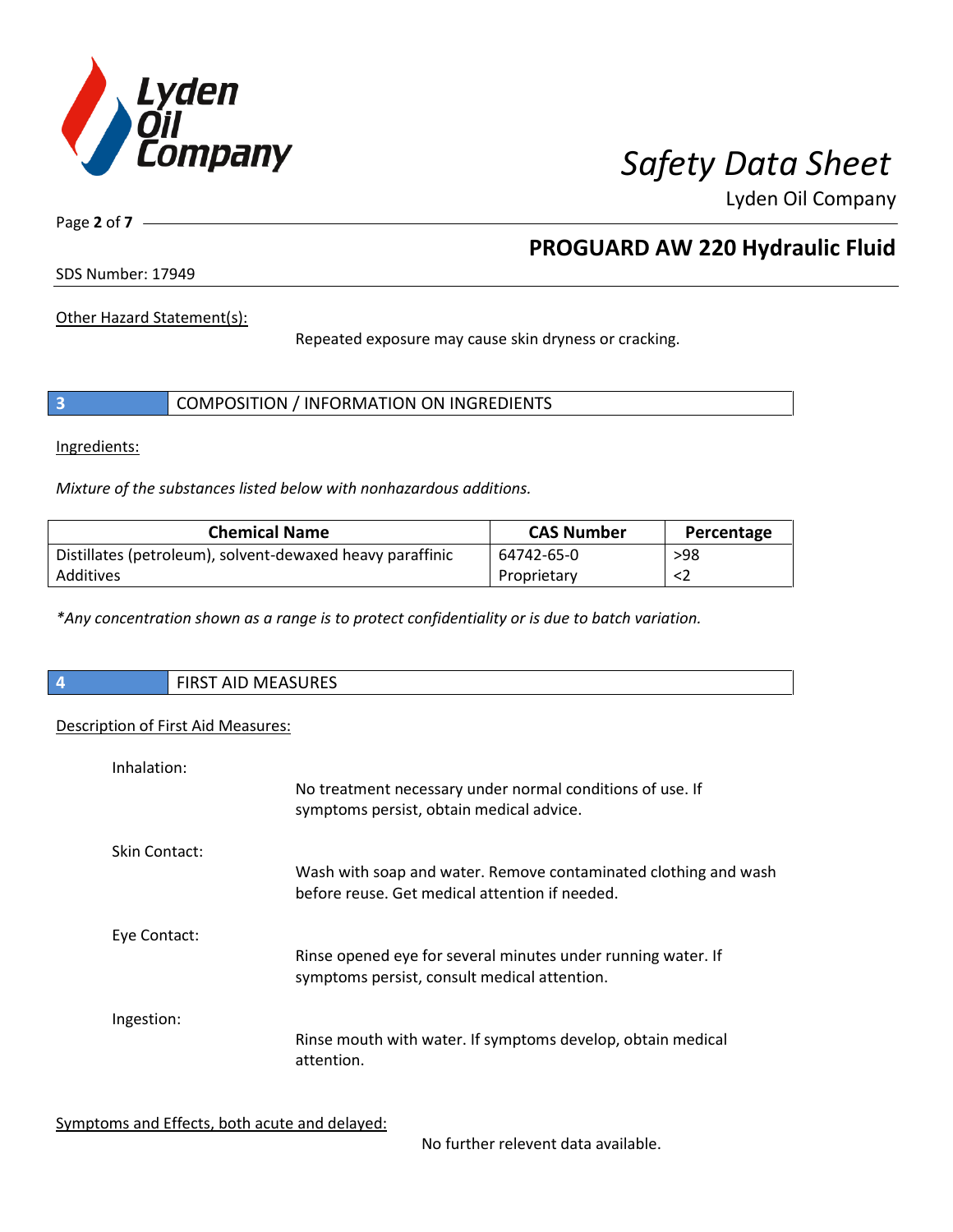

**PROGUARD AW 220 Hydraulic Fluid**

Lyden Oil Company

SDS Number: 17949

Page **3** of **7**

Recommended Actions:

Treat symptomatically. Call a doctor or poison control center for guidance.

| 5<br>FIRE FIGHTING MEASURES               |                                                                                                                                                                                                   |
|-------------------------------------------|---------------------------------------------------------------------------------------------------------------------------------------------------------------------------------------------------|
| Recommended Fire-Extinguishing Equipment: | Use dry powder, foam, or carbon dioxide fire<br>extinguishers. Water may be ineffective in fighting<br>an oil fire unless used by experienced fire fighters.                                      |
| Possible Hazards During a Fire:           | Hazardous combustion products may include: A<br>complex mixture of airborne solid and liquid<br>particulates and gases (smoke). Carbon monoxide.<br>Unidentified organic and inorganic compounds. |
| <b>Recommendations to Firefighters:</b>   | Proper protective equipment including breathing<br>apparatus.                                                                                                                                     |
| 6<br><b>ACCIDENTAL RELEASE MEASURES</b>   |                                                                                                                                                                                                   |
| <b>Personal Precautions:</b>              | Avoid contact with skin, eyes, and clothing.<br>Keep away from sources of ignition.                                                                                                               |
| <b>Emergency Procedures:</b>              | Contain spilled material, collect in suitable and<br>properly labeled containers.                                                                                                                 |
| <b>Environmental Precautions:</b>         | Do not allow to reach sewage system or any water<br>course.<br>Do not allow to enter ground waters.                                                                                               |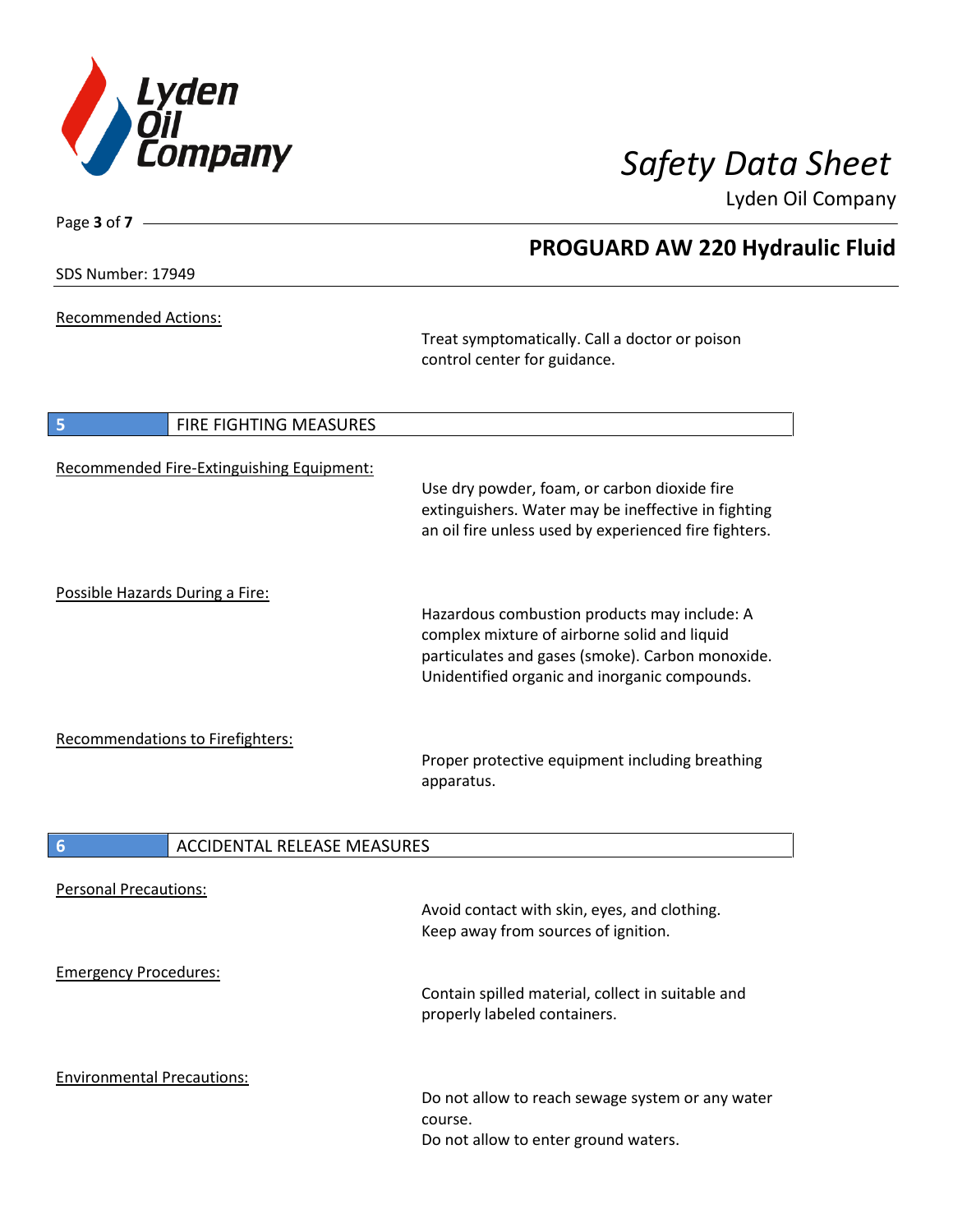

Page **4** of **7**

## **PROGUARD AW 220 Hydraulic Fluid**

SDS Number: 17949

Cleanup Procedures:

Pick up excess with inert absorbant material.

| $\overline{7}$ | <b>HANDLING AND STORAGE</b>  |  |
|----------------|------------------------------|--|
|                |                              |  |
|                | <b>Handling Precautions:</b> |  |

Handle with care and avoid spillage on the floor. Do not cut, weld, drill, grind, braze, or solder container.

Storage Requirements:

Keep container tightly sealed. Keep away from sources of ignition.

### **8** EXPOSURE CONTROLS / PERSONAL PROTECTION

#### Exposure Limits:

-64742-65-0 Distillates (petroleum), solvent-dewaxed heavy paraffinic (>98%):

ACGIH TLV – Long-term value:  $5mg/m<sup>3</sup>$ OSHA PEL - Long-term value: 5mg/m<sup>3</sup>

### Engineering Controls:

All ventilation should be designed in accordance with OSHA standard (29 CFR 1910.94).

Personal Protective Equipment:

Wash hands before breaks and at the end of work. Use safety glasses and gloves.

### **9** PHYSICAL AND CHEMICAL PROPERTIES

Color: Amber Physical State: Liquid

Odor: Data not available Odor Threshold: Data not available pH: Data not available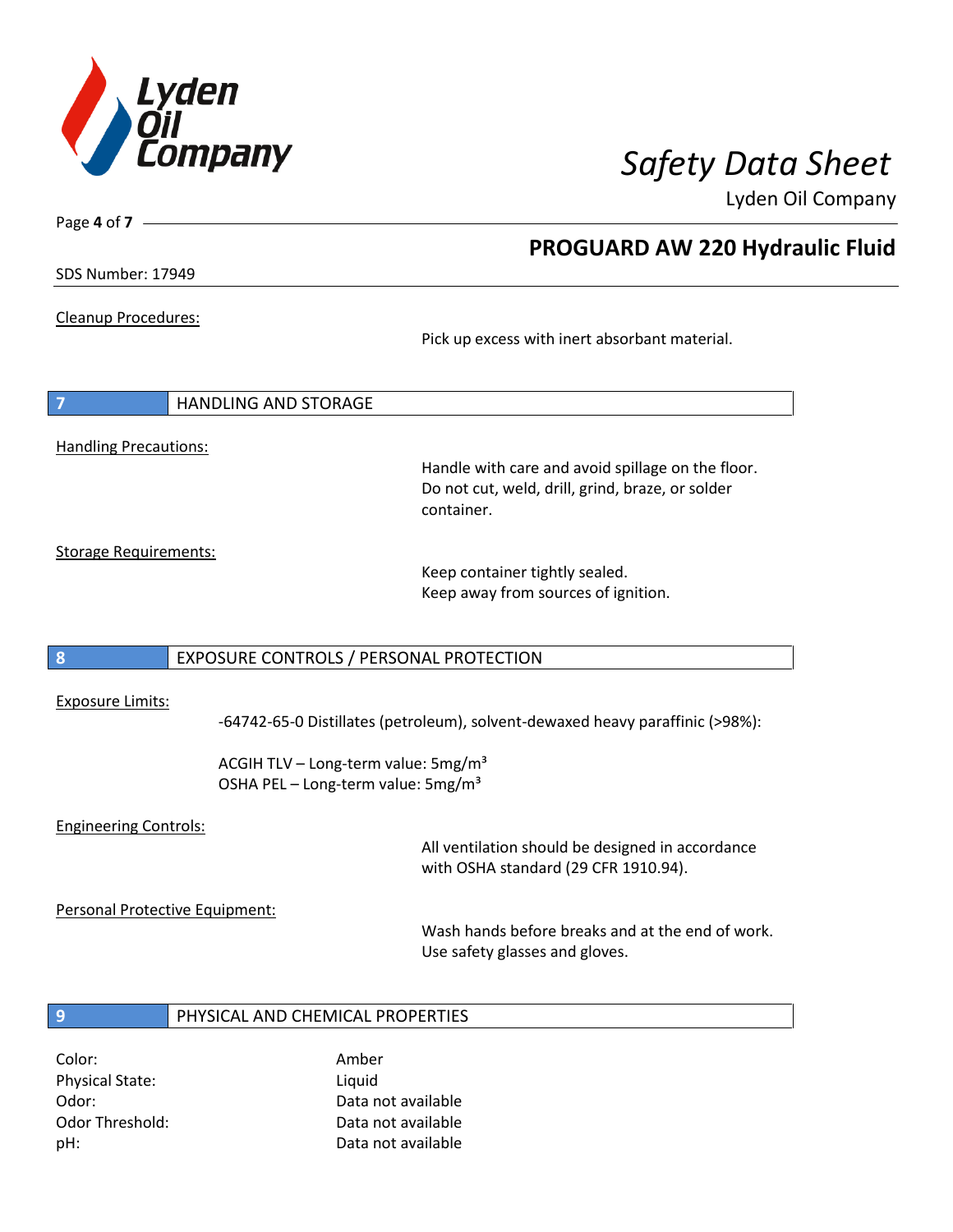

**PROGUARD AW 220 Hydraulic Fluid**

Lyden Oil Company

### SDS Number: 17949

Page **5** of **7**

| <b>Melting Point:</b>         | Data not available                           |
|-------------------------------|----------------------------------------------|
| <b>Boiling Point:</b>         | $>425^\circ$ F                               |
| <b>Boiling Range:</b>         | Data not available                           |
| Flash Point:                  | 176.7° C / 350.1° F (TCC Method)             |
| <b>Evaporation Rate:</b>      | Data not available                           |
| Flammability:                 | Data not available                           |
| <b>Flammability Limits:</b>   | Data not available                           |
| Vapor Pressure:               | Data not available                           |
| Vapor Density:                | Data not available                           |
| <b>Relative Density:</b>      | Data not available                           |
| Solubilities:                 | Insoluble in water                           |
| <b>Partition Coefficient:</b> | Data not available                           |
| Auto-Ignition Temperature:    | Data not available                           |
| Decomposition Temperature:    | Data not available                           |
| Viscosity:                    | 220 mm <sup>2</sup> /sec (kinematic at 40°C) |

### **10** STABILITY AND REACTIVITY

| Stability:                     | Stable under normal conditions.                                  |
|--------------------------------|------------------------------------------------------------------|
| Reactivity:                    | Not reactive under normal conditions.                            |
| <b>Conditions to Avoid:</b>    | Extreme temperature, sparks, open flame, and<br>direct sunlight. |
| <b>Hazardous Reactions:</b>    | No known hazardous reactions.                                    |
| <b>Incompatible Materials:</b> | No further relevant information available.                       |
| <b>Decomposition Products:</b> | Hazardous decomposition products are not<br>expected to form.    |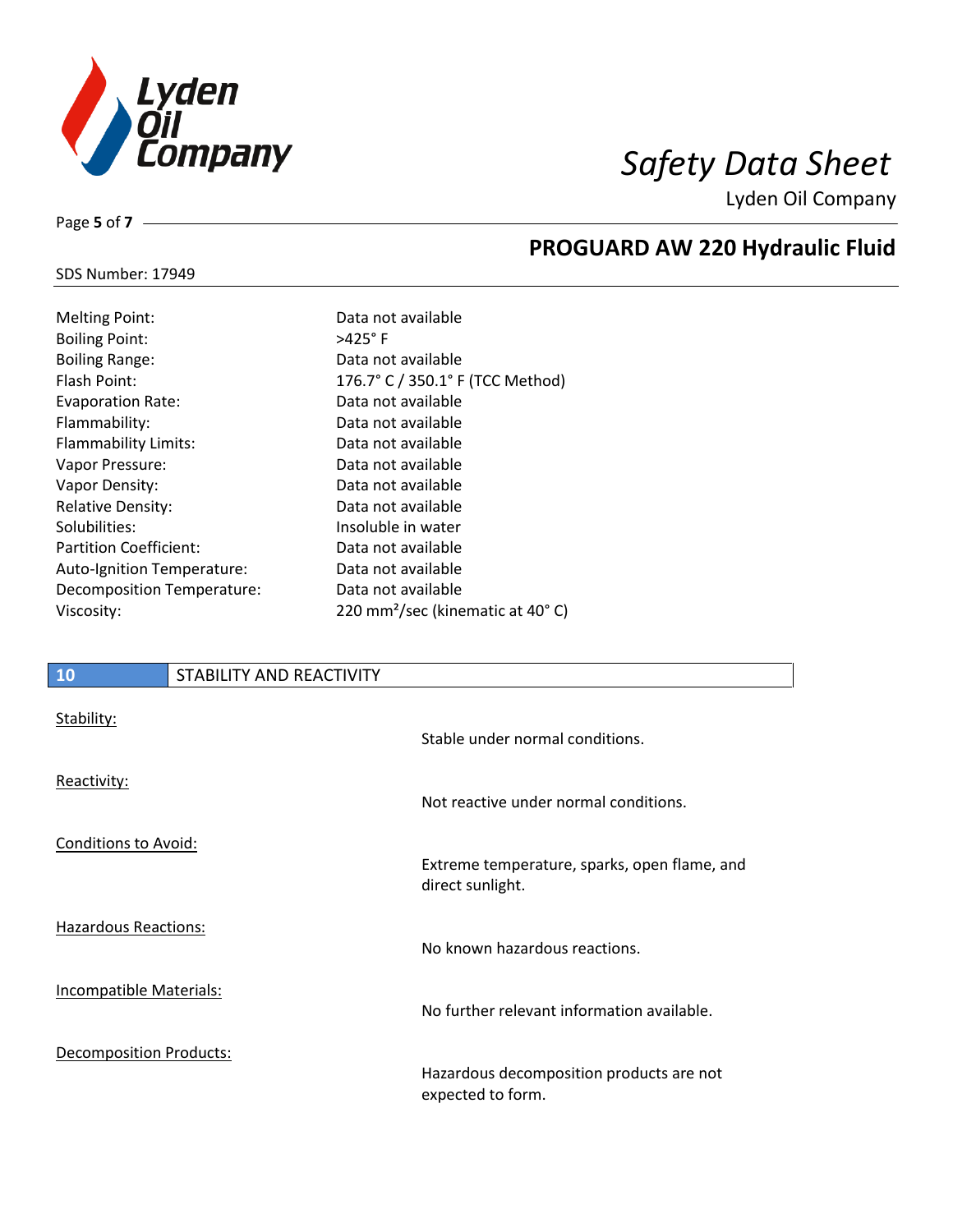

**PROGUARD AW 220 Hydraulic Fluid**

Lyden Oil Company

SDS Number: 17949

# **11** TOXICOLOGICAL INFORMATION Routes of Exposure: Skin and eye contact are the primary routes of exposure although exposure may occur following accidental ingestion. Exposure Effects: Repeated skin contact may cause dermatitis or an oil acne. Measures of Toxicity: No test data available. Carcinogenic/Mutagenic Precautions: Non-carcinogenic and not expected to be mutagentic. **12** ECOLOGICAL INFORMATION Ecological Precautions: Avoid exposing to the environment. Ecological Effects: No specific environmental or aquatic data available. **13** DISPOSAL CONSIDERATIONS Disposal Methods: Dispose of waste material in accordance with all local, state, and federal requirements. Disposal Containers: Use properly approved container for disposal. Special Precautions: Do not flush to surface waters or drains.

Page **6** of **7**